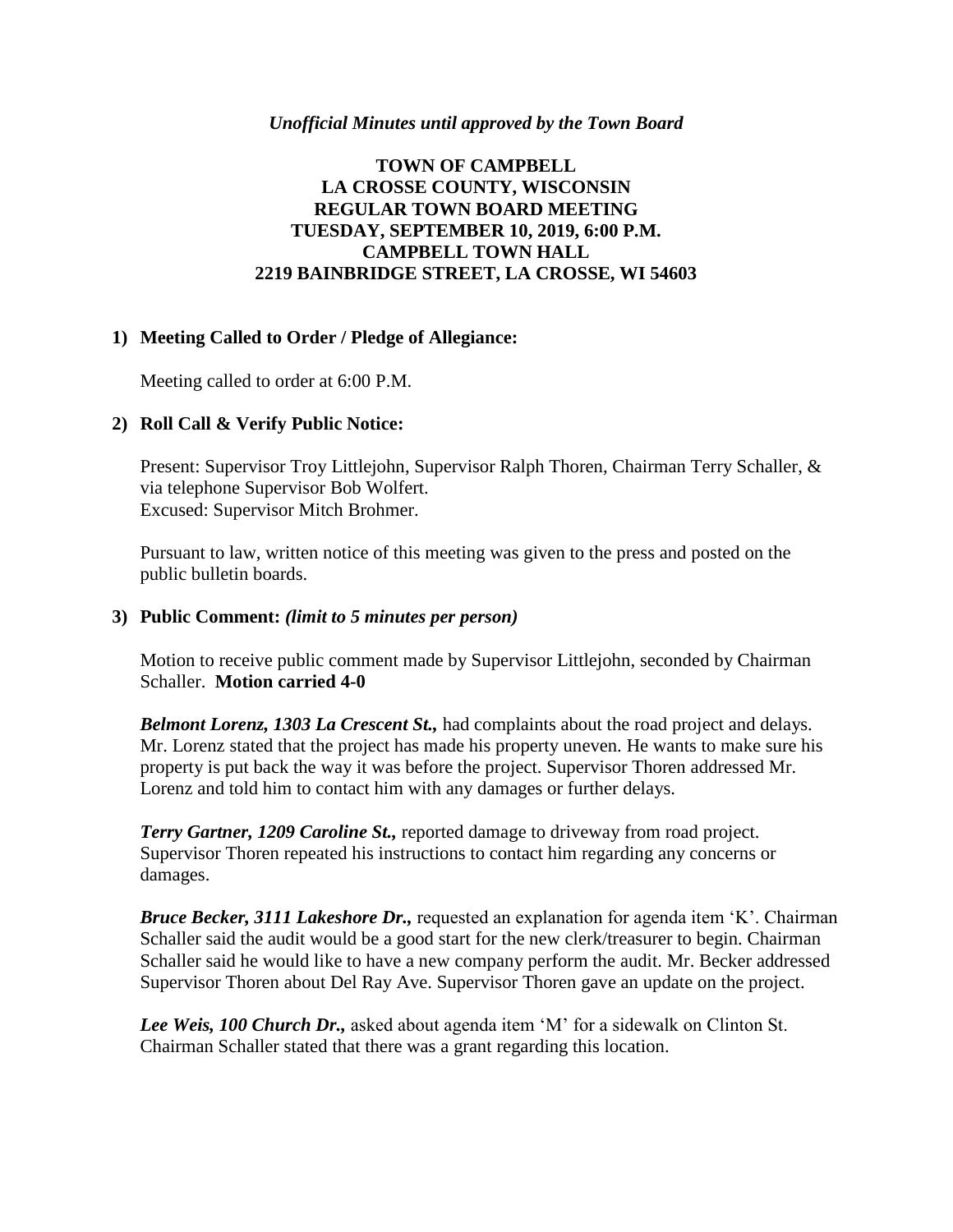*Michelle Moore, 1626 Bainbridge St.,* had concerns over the transportation of large trucks over Bainbridge Street. Chairman Schaller stated that Bainbridge is a county road and the Town would not be able to restrict the use of it.

*Bruce Becker, 3111 Lakeshore Dr*., wanted to request that the Board allow open discussion on agenda item 'M' for the sidewalk.

Motion to close public comment made by Supervisor Thoren, seconded by Chairman Schaller. **Motion carried 4-0**

- **4) Consent Agenda: (All items listed are considered routine and will be enacted with one motion. There will be no separate discussion of these items unless a Board member so requests, in which case the item will be removed from the Consent Agenda and be considered on the Regular Agenda).**
	- **A) Approval of Minutes:** Regular Board Meeting 08/13/2019
	- **B) Plan Commission Meeting Recommendations:** No Meeting
	- **C) Payment of Bills:**

Motion to approve the Consent Agenda made by Supervisor Thoren, seconded by Chairman Schaller. **Motion carried 4-0**

# **5) Business:**

**A)** Deb Johannes, 1820 La Fond Ave., request for shore land burning permit (Clerk)

Motion to approve Deb Johannes, request for shore land burning permit made by Supervisor Thoren, seconded by Supervisor Littlejohn. **Motion carried 4-0**

**B)** Approval of Temporary Class "B" Retailer's License for the French Island Lions Club for September 21, 2019 at the Community Center (Clerk)

Motion to approve the temporary Class "B" Retailer's License for the French Island Lions Club for September 21, 2019 made by Supervisor Thoren, seconded by Chairman Schaller. **Motion carried 4-0**

**C)** La Crosse Area Family YMCA, request to hold annual "Maple Leaf Walk Run" on September 29, 2019 (Clerk)

Motion to approve La Crosse Area Family YMCA "Maple Leaf Walk Run" on September 29, 2019 made by Supervisor Thoren, seconded by Chairman Schaller. **Motion carried 4-0**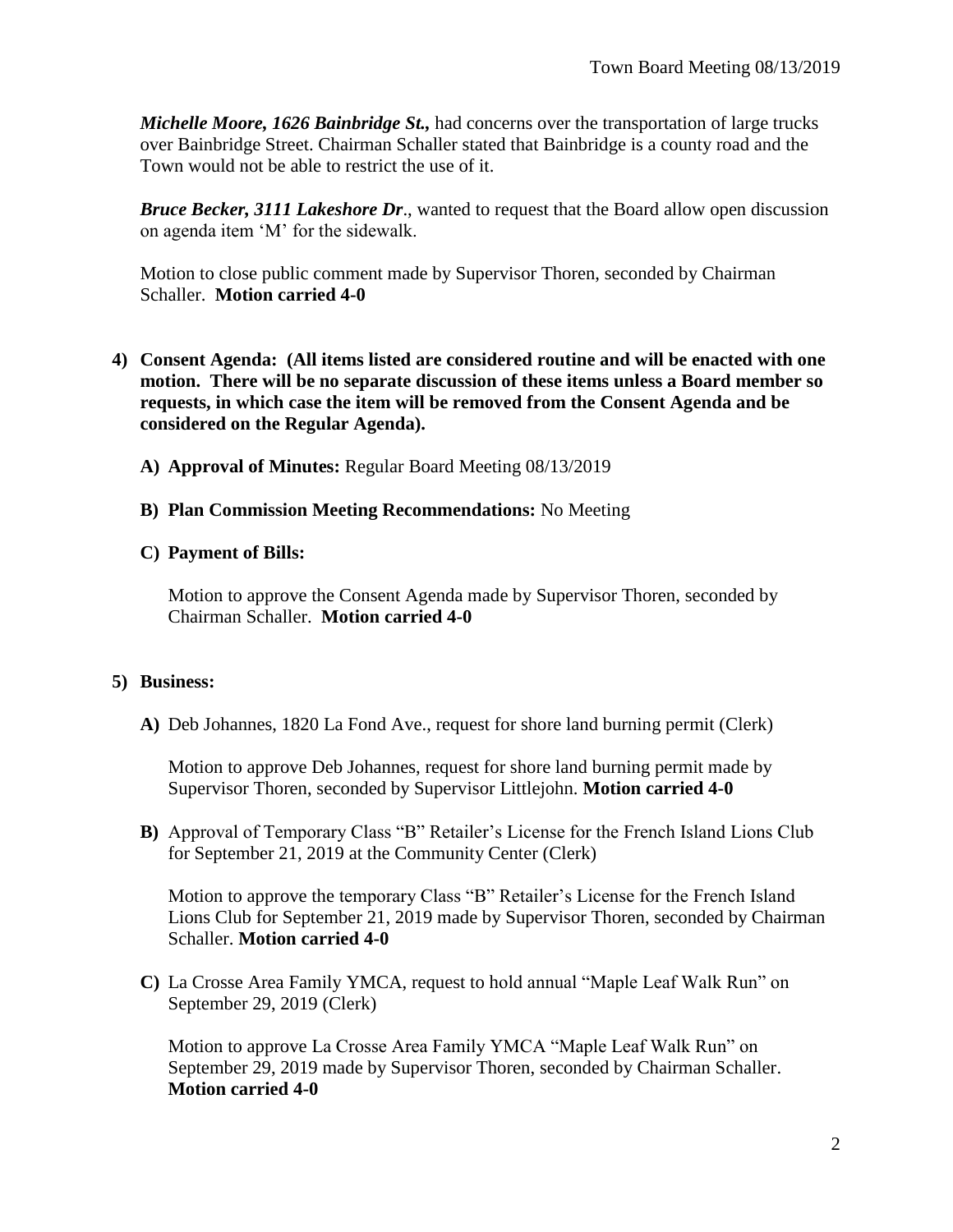**D)** Sale of small parcel of land (4-155-0) adjacent to 1942 Nakomis Ave. (Chair)

Chairman Schaller stated that the public electors voted to approve the sale of the parcel of land. The Town Board agreed to have the details in the deed stating that the sale or transfer of the property would result in the land being returned to the ownership of the Town of Campbell.

Motion to approve sale of small parcel of land (4-155-0) adjacent to 1942 Nakomis Ave with the agreed details made by Supervisor Wolfert, seconded by Supervisor Thoren. **Motion carried 3-0 Chairman Schaller voted to abstain**

**E)** Firewall change for Department of Justice compliance in Police Department (Wolfert)

Supervisor Wolfert stated that the current firewall is not compliant with the demand of the Department of Justice. Supervisor Wolfert presented information that the current server, IronCore, does not have the ability to provide the requirement. Chief Gavrilos stated the importance of the security of the firewall. Supervisor Wolfert wanted to present the information to the Board and continue with seeking prices and possible solutions.

Motion to carry over discussion on the firewall change to next month's meeting made by Supervisor Thoren, seconded by Chairman Schaller. **Motion carried 4-0**

**F)** Discussion and award for new utility truck (Wolfert)

Motion to approve purchase of new utility truck made by Supervisor Wolfert, seconded by Chairman Schaller. **Motion carried 4-0**

**G)** Budget adjustment for new utility truck (Wolfert)

Chairman Schaller stated that the budget adjustment would be needed for the equipment to be added to the new utility truck. Supervisor Wolfert would like the budget adjusted to include the entire project cost of truck and equipment.

Motion to approve budget adjustment for new utility truck made by Supervisor Littlejohn, seconded by Chairman Schaller. **Motion carried 4-0**

**H)** Update to the 2019 Street & Storm Water Improvements Project by Cedar Corp. (Thoren)

Russ Kiviniemi from Cedar Corp. presented an update to the current street project. Mr. Kiviniemi stated he has contacted Gerke regarding the delays in the project. New completion dates were released. The street project should be completed by the end of September and October should begin the reseeding and yard restoration. Mr. Kiviniemi recommended that the Town withhold payment to Gerke.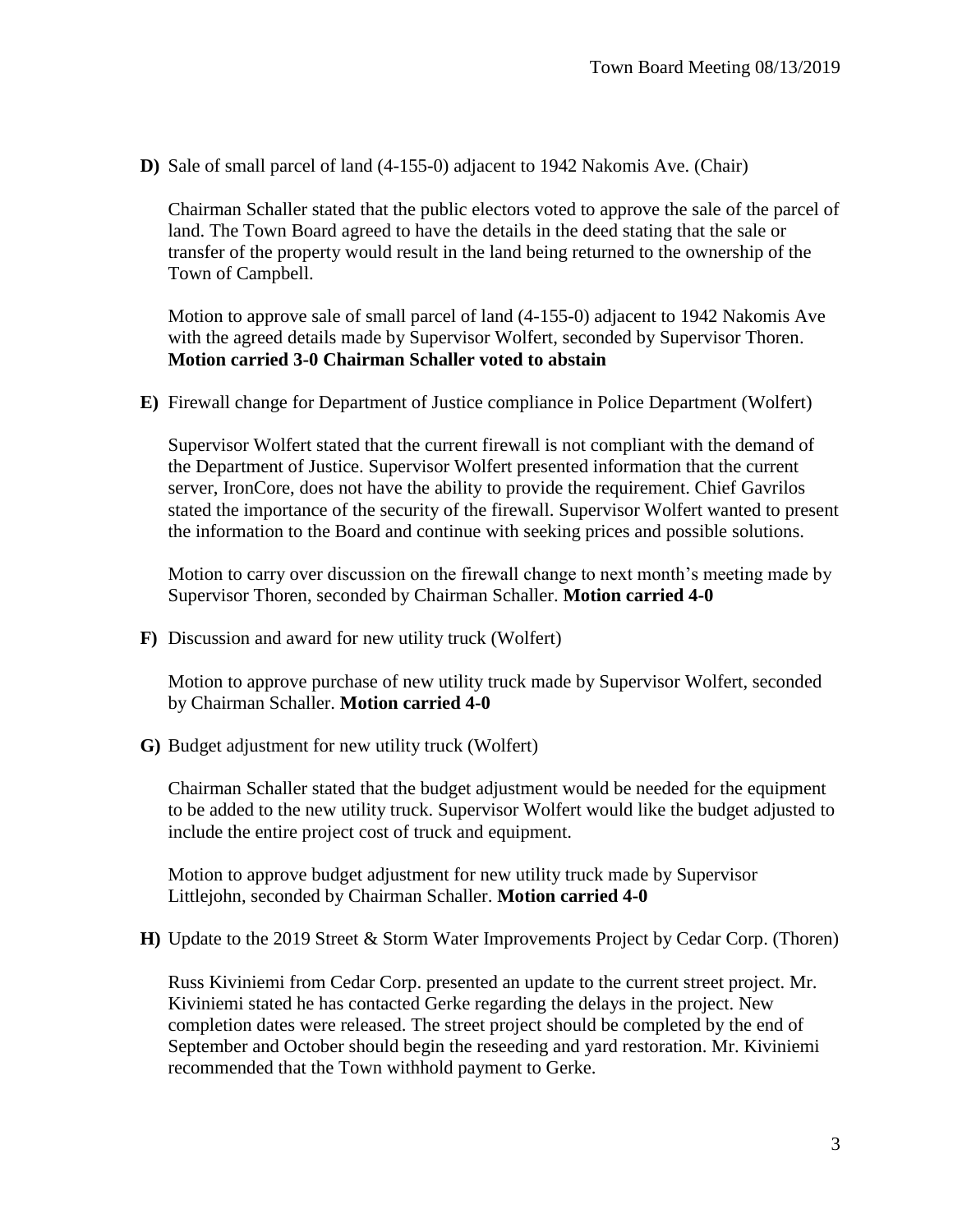**I)** Discussion for purchase of equipment: Street Sweeper (Thoren)(Held over)

Supervisor Thoren wanted to present options to the Town regarding the replacement of the street sweeper. Maintenance Foreman, Steve Pintz, explained the condition of the current street sweeper and the importance to make a decision soon.

Motion to hold over discussion for purchase of street sweeper made by Supervisor Thoren, seconded by Chairman Schaller. **Motion carried 4-0**

**J)** Resolution #2019-3 reaffirming support for fair housing (Chair)

Motion to approve Resolution #2019-3 for reaffirming support for fair housing made by Supervisor Thoren, seconded by Chairman Schaller. **Motion carried 4-0**

**K)** Discussion on exit audit for clerk/treasurer position (Chair)

Chairman Schaller stated he would like to have an exit audit done before a new clerk/treasurer is hired. Chairman Schaller said he would like to hire a new company to perform the audit and would look into the next steps for contracting a new company.

Motion to authorize Chairman Schaller to proceed with exit audit made by Supervisor Thoren, seconded by Supervisor Littlejohn. **Motion carried 4-0**

**L)** Discussion to grant Fire Department access to gate via remote and/or code (Chair)

Chairman Schaller stated the importance for the Fire Department to have access to the gate after a fire was reported during the previous weekend.

Motion to approve Fire Department to have access to the gate via remote and/or code made by Supervisor Littlejohn, seconded by Chairman Schaller. **Motion carried 4-0**

**M)** State grant for sidewalk on Northside of Clinton Street (Chair)

Russ Kiviniemi provided some information regarding the grant that is available for this project. Mr. Kiviniemi stated it would be funded up to 90/10 for the Town and the applications are now available online.

**N)** Discussion and possible action on County Plan Committee (Chair)

Chairman Schaller read the requirements for The La Crosse Area Planning Committee. Supervisor Thoren suggested that the Board rotate attendance at the meetings.

Motion to continue membership with the County Plan Committee made by Supervisor Littlejohn, seconded by Supervisor Thoren. **Motion carried 4-0**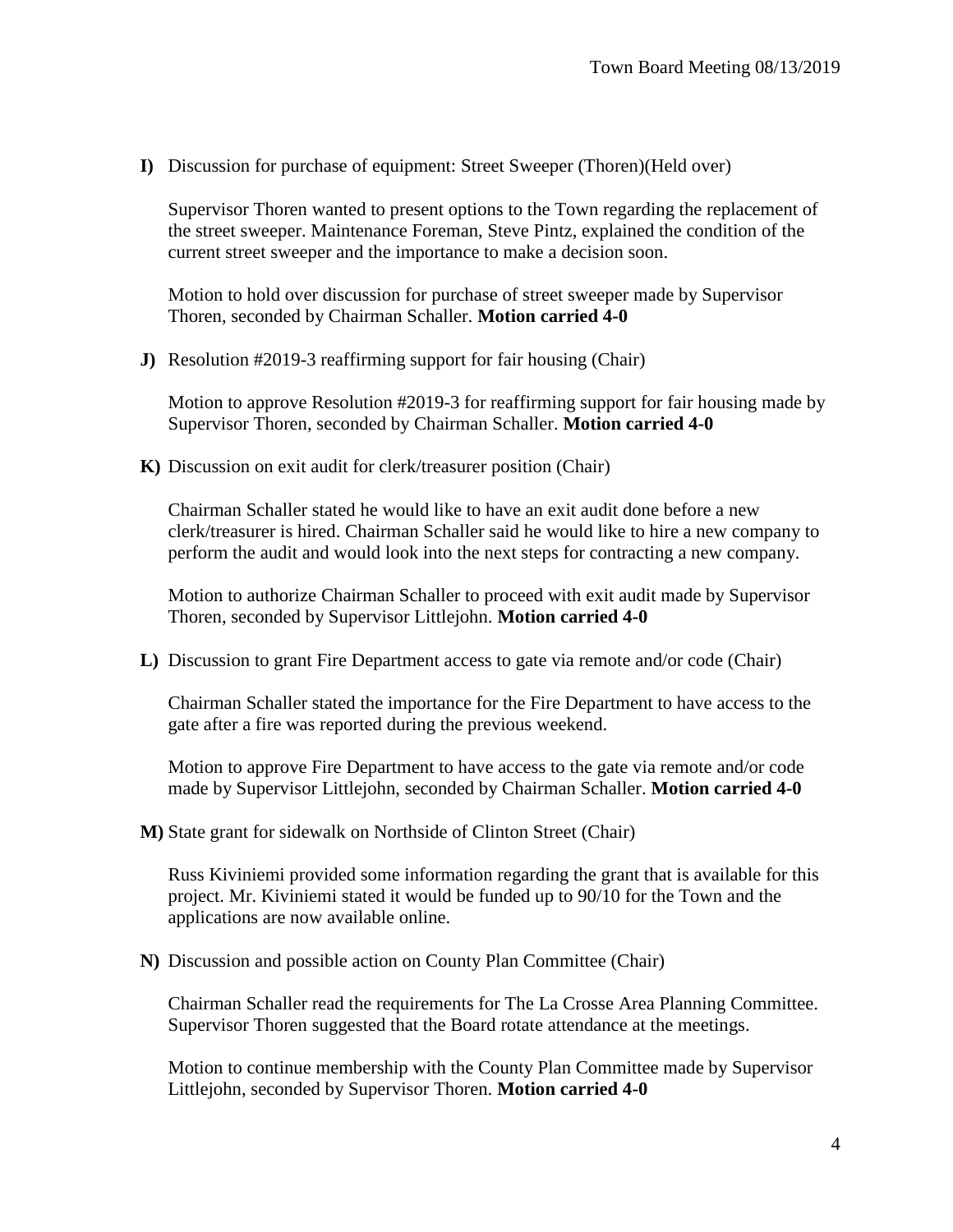**O)** Replacement of MTU representative (Chair)

Chairman Schaller presented the information that the representative does not have to be an elected official. Supervisor Thoren suggested that the Board look into the requirements for the position.

Motion to postpone discussion on replacement of MTU representative made by Supervisor Thoren, seconded by Chairman Schaller. **Motion carried 4-0**

## **6) Closed Session:** *Pursuant to Wisconsin State Statutes 19.85 (1)(c) for "….consideration of employment, compensation or performance evaluation data…" of Town employees*

- **A)** Working session to discuss renewal of contract for Patrol Officers
- **B)** Compensation for lost wages as a result of injuries
- **C)** Option to receive compensation for waiving health insurance coverage

Motion to go into Closed Session pursuant to Wisconsin State Statute 19.85 (1)(c) on a roll call vote made by Supervisor Thoren, seconded by Chairman Schaller. Supervisor Littlejohn – yes, Supervisor Thoren – yes, Chairman Schaller – yes,  $\&$  Supervisor Wolfert - yes. **Motion carried 4 yes – 0 no's**

#### **(Closed Session)(7:19 P.M.)**

Motion to reconvene in Open Session made by Supervisor Thoren, seconded by Supervisor Littlejohn. **Motion carried 4-0 (8:50 P.M.)**

- **7)** Reconvene in Open Session:
	- **A)** Possible action of items discussed in Closed Session.

Motion to move forward with counter proposals with police contract negotiations made by Supervisor Littlejohn, seconded by Supervisor Thoren. **Motion carried 4-0**

Motion to pay Greg Payne according to state law at \$1,086.00 total gross pay for injuries sustained as a Fire Fighter made by Supervisor Thoren, seconded by Chairman Schaller**. Motion carried 4-0**

Motion to offer compensation for waiving health insurance coverage made by Supervisor Thoren, seconded by Chairman Schaller. **Motion carried 4-0**